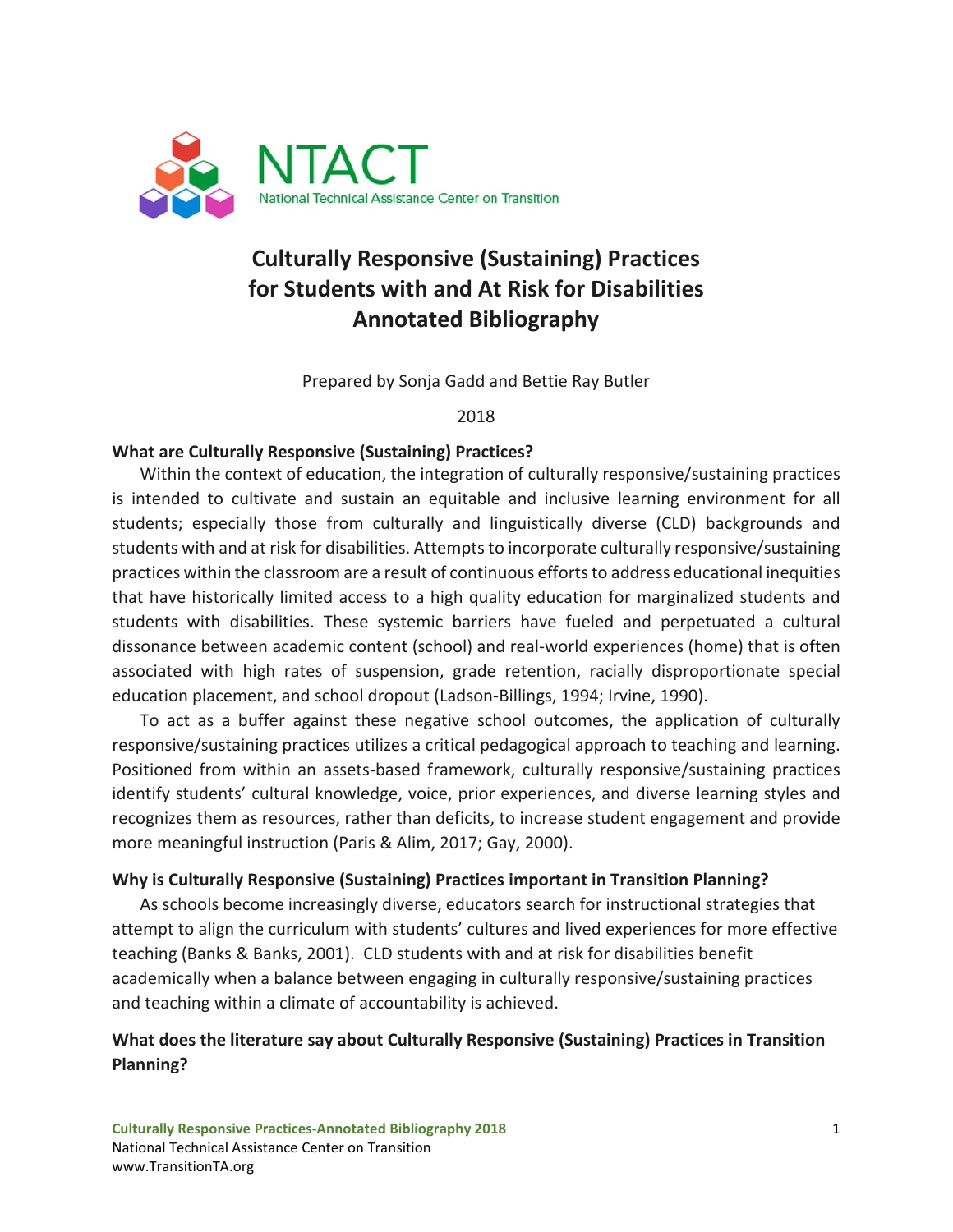A plethora of studies have demonstrated the effectiveness of integrating culturally responsive/sustaining practices. Generally, scholars made the following conclusions:

- Teachers are perceived to be more effective when they integrate culturally responsive/ sustaining practices within their classrooms (Nieto, 2003);
- Culturally responsive/sustaining practices are a means to achieving educational equity (Gay, 2000);
- The use of culturally responsive/sustaining practices helps reduce the overrepresentation of CLD students in special education, mitigate the achievement gap, and improve student outcomes (Klinger et al., 2005); and
- Culturally responsive/sustaining practices work best when coupled with critical teacher reflection (Howard, 2003).

The purpose of this annotated bibliography is to synthesize relevant research and resources on the effective integration of culturally responsive/sustaining practices in special education. The strategies and interventions that have produced positive academic outcomes for CLD students with and at risk for disabilities are briefly summarized. To conclude, additional resources on culturally responsive/sustaining practices are provided.

#### **References**

- Banks, J. A., & Banks, C.A.M. (Eds.). (2001). *Multicultural education: Issues and perspectives* (4th ed.). Boston: Allyn & Bacon.
- Gay, G. (2000). *Culturally responsive teaching: Theory, research & practice*. New York: Teachers College Press.
- Howard, T. (2003). Culturally relevant pedagogy: Ingredients for critical teacher reflection. *Theory Into Practices*, *42*, 195-202.
- Irvine, J. J. (1990). *Black students and school failure: Policies, practices, and prescriptions*. Westport, CT: Greenwood Press, Inc.
- Klingner, J. K., Artiles, A. J., Kozleski, E., Harry, B., Zion, S., Tate, W., … Riley, D. (2005). Addressing the disproportionate representation of culturally and linguistically diverse students in special education through culturally responsive educational systems. *Education Policy Analysis Archives*, *13*.
- Ladson-Billings, G. (1994). *The dreamkeepers: Successful teachers for African-American children*. San Francisco: Jossey-Bass.
- Nieto, S. (2003). Challenging current notions of "highly qualified teachers" through work in a teachers' inquiry group. *Journal of Teacher Education*, *54*, 386-398.

Paris, D., & Alim, H. S. (2017). *Culturally sustaining pedagogies: Teaching and learning for justice*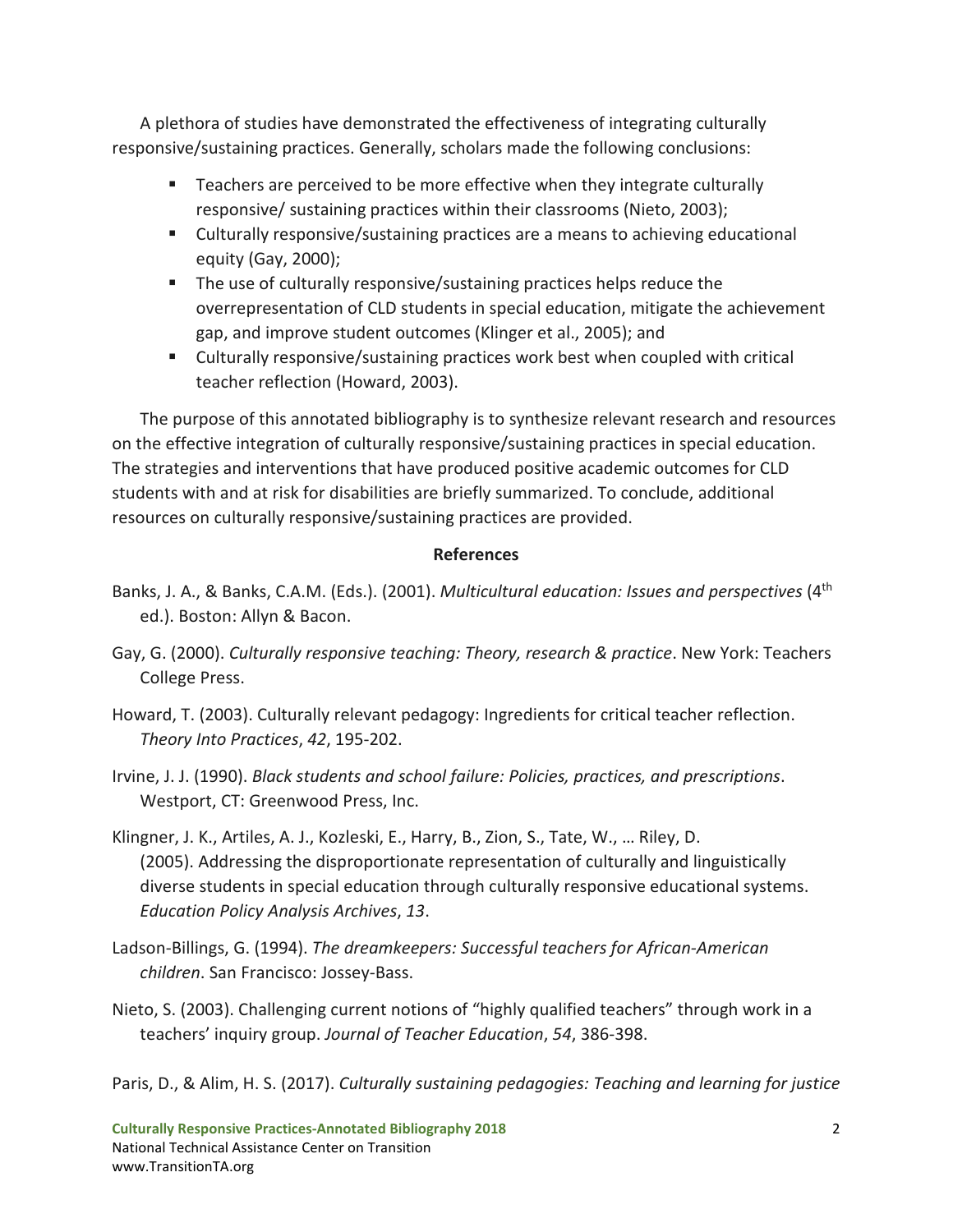*in a changing world*. New York: Teachers College Press.

### **Cartledge, G., & Kourea, L. (2008). Culturally responsive classrooms for culturally diverse students with and at risk for disabilities.** *Exceptional Children***,** *74***, 351-371.**

- The aim of this article is to present effective strategies for creating culturally responsive classrooms for Culturally and Linguistically Diverse (CLD) students with disabilities (e.g., African Americans, Hispanics, and Native American students).
- The article discusses cultural dissonance as a factor for deficit educational outcomes and the implications for educators.
- Practices are provided to develop culturally responsive classrooms, first, by understanding the cultural competence of teachers. Culturally competent teachers understand the diverse cultural backgrounds of their students and realize that student actions and verbiage may differ from mainstream contexts. Students should not be punished or judged unfairly. The authors provide examples for teacher self-reflection through a series of questions. Examples include, "How often do I send the same students for disciplinary actions?" and "What messages am I communicating to the students who are the recipients of these actions?" Second, culturally responsive classrooms engage students in effective and relevant instruction.
- A model for effective instruction is highlighted providing Tier I, whole classroom instruction, and Tier II, small group instruction examples.
- The argument is laid out describing instructional pacing, prompt feedback, consistent instructional monitoring and the benefits of building community for teachers, students, and tutors.
- Lastly, the article lists strategies for creating culturally responsive and disciplined classrooms through behavior management. Examples include evidenced based proactive systems of social skills building and individual behavior interventions.
- The authors discuss the implications based on empirical evidence that culturally responsive classroom create safe, nurturing, and productive classrooms for CLD students with disabilities.

### **Chiu, C.L., Carrero, K.M., & Lusk, M.E. (2017). Culturally responsive writing instruction for secondary students with emotional and behavioral disorders.** *Beyond Behavior, 26***, 28-35.**

- This article presents specific strategies for infusing culturally responsive instruction (CRI) into scaffolded practices for teaching written expression to youth with emotional and behavioral disorders (EBD).
- The aim of this article is to provide practices to deliver CRI to students who come from culturally, linguistically, or socioeconomically different backgrounds. Students with exceptionalities can be characterized as diverse in several ways, such as intellectual abilities, gender, language, religion, race, sexual orientation, and age.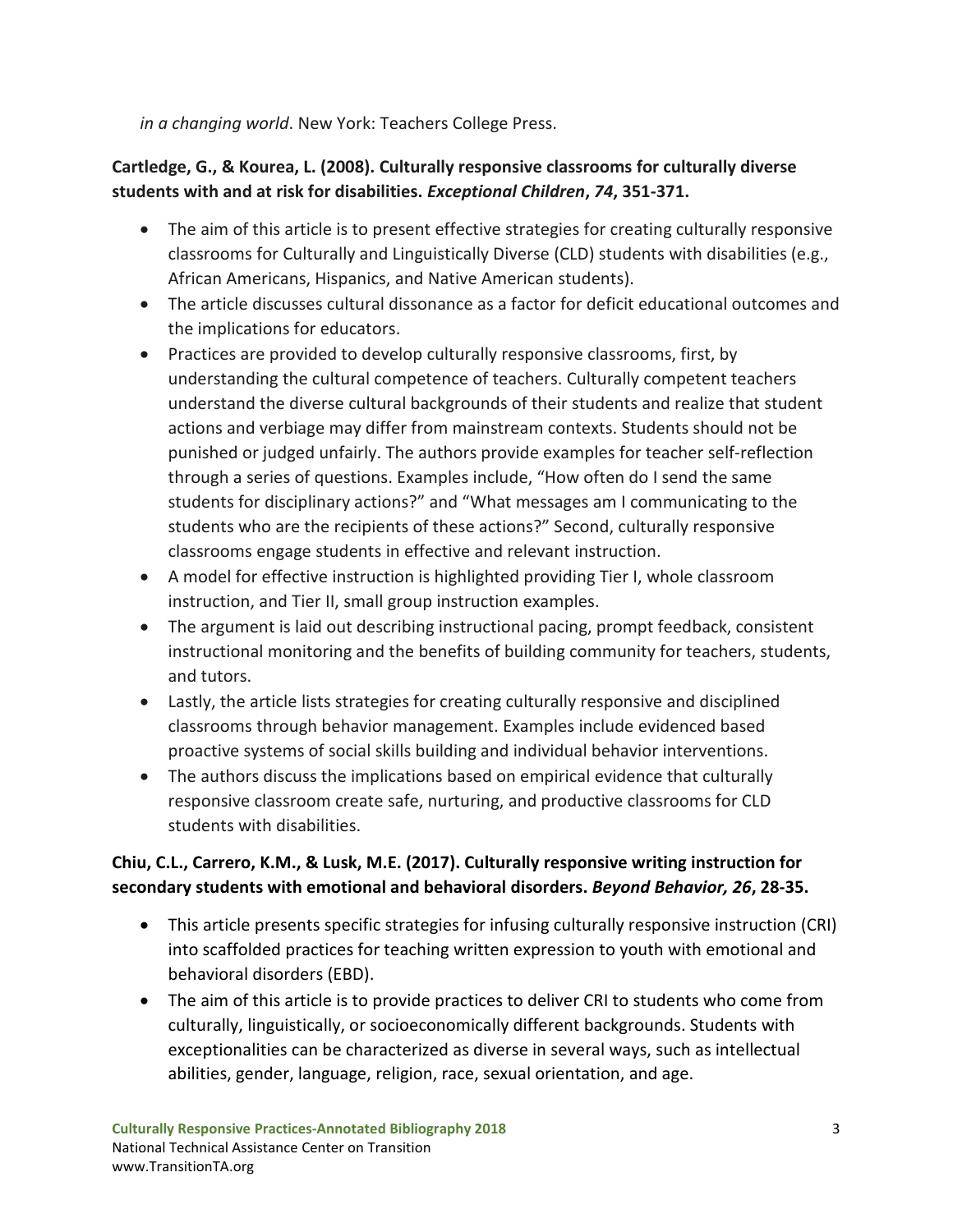- English Language Arts teachers in secondary settings can benefit from the resources in this article such as websites for teaching tolerance along with suggested resources for implementing culturally responsive writing instruction.
- Strategies include examples of *Dos* and *Don'ts* of CRI such as *Do* "teach the skill of code switching for different audiences" and *Don't* "…assign writing topics which have no relevance to your students."
- Other resources highlighted are sample student self-evaluation checklists for prewriting and tips for drafting, editing, and revising essays.
- The outcomes of utilizing CRI with EBD students can increase student achievement, ontask behavior, and provide opportunities for self-advocacy which in turn will positively affect dropout and graduation rates.

### **Collins, T. A., Hawkins, R. O., Flowers, E. M., Kalra, H. D., Richard, J., & Haas, L. E. (2018). Behavior bingo: The effects of a culturally relevant group contingency intervention for students with EBD.** *Psychology in the Schools***,** *55***, 63-75.**

- This study evaluated the effectiveness of Behavior Bingo, an interdependent group contingency intervention on academic engagement, off-task behavior, and disruptive behavior of students with emotional and behavior disorders (EBD).
- An ABAB withdrawal design was used showing Behavior Bingo had promise as a feasible and effective classroom management intervention. On-task, appropriate behavior led to increased academic achievement, decreased behavior referrals, and increased student collaboration.
- The intervention utilized a BINGO board which aided the students in behavior recognition and consequence/reward outcomes. Students helped design the slips for the BINGO game as a class-wide preference exercise to name appropriate behaviors and reinforcers such as candy, free time, and pencils. Slips were designed with numbers 1-25 and a phrase such as "try again" and "student choice." The teacher set a timer at 5-10 minute intervals and if students were on-task a number was selected for the BINGO board. Reinforcers were provided when the board was horizontally, vertically, or diagonally complete.
- Implications for culturally relevant and responsive intervention are discussed and included in the article focusing on preference assessments and engaging intervention components such as peer mediation utilizing peers of similar age, gender, and race to model culturally responsive behavior, student choice of engagement activities, and implementation of reward systems.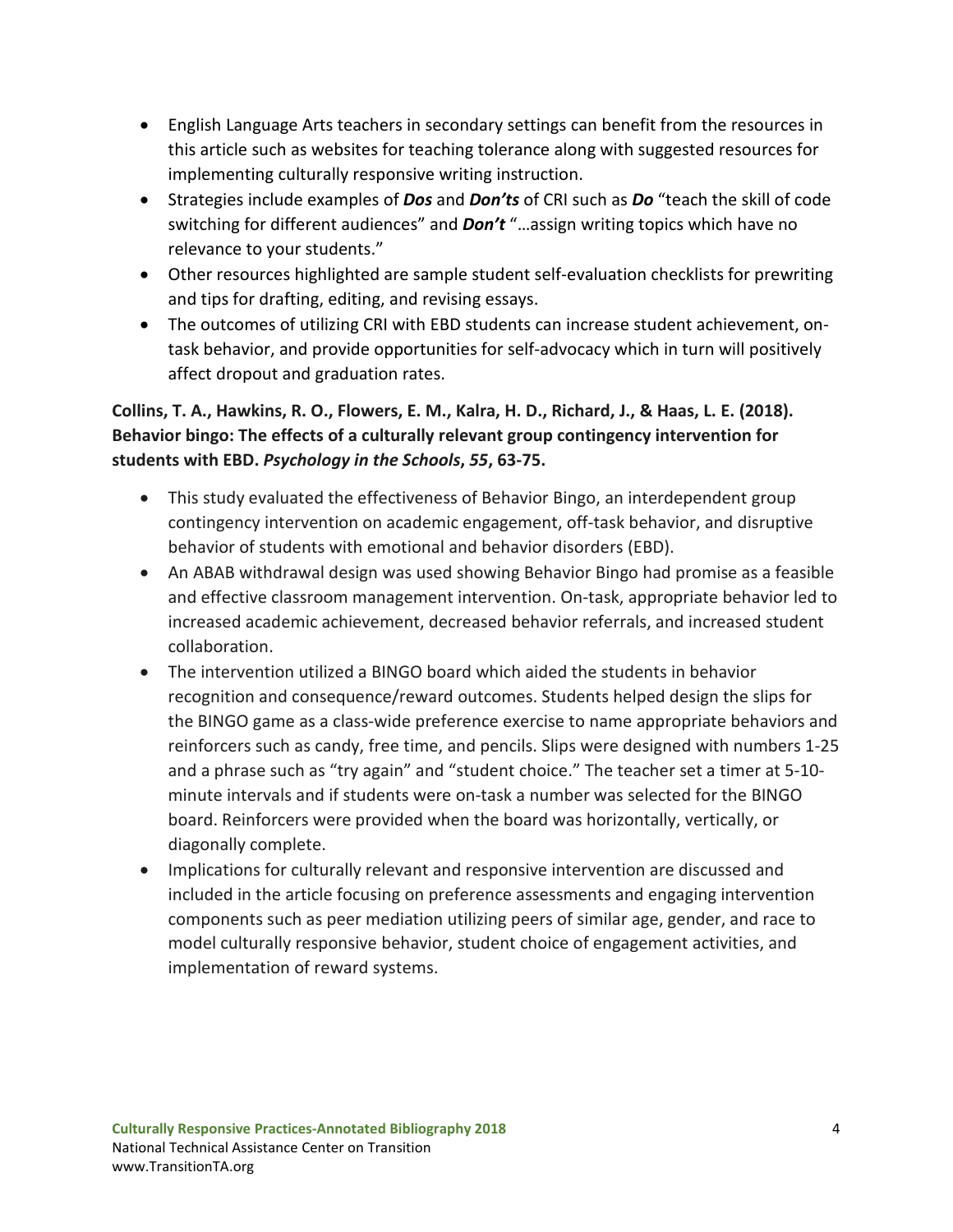**Gay, G. (2002). Culturally responsive teaching in special education for ethnically diverse students: Setting the stage.** *International Journal of Qualitative Studies in Education***,** *15***, 613- 629.**

- The goal of this article is to provide educators with instructional practices and components of culturally responsive teaching as articulated in student cultural perspectives, heritage, and experience.
- The emphasis is on improving educational practices for students in special education and general education settings.
- Components discussed include teacher attitudes and expectations of diversity which are generally based on the standard of the mainstream European-American cultural norms.
- Another component is the discussion of confusing diversity with disability. An illustration is provided on cultural variance related to social and behavioral differences and why these factors may lead to the mislabeling of behavioral and learning disabilities.
- The article stresses the significance of educators being culturally conscious of their own socialization and the affects it has on beliefs and actions toward different ethnic and cultural groups.
- The author offers features and practices for positive impact in classroom climates and communities of learners by utilizing multicultural curriculum and culturally congruent instruction.
- Examples include writing student IEPs for reading comprehension goals with samples of materials written by or about members of a student's own ethnic group.
- Outcomes include opportunities for professional development for teacher self-efficacy and improving quality educational outcomes for diverse students in special education and general education environments.

**Fiedler, C. R., Chiang, B., Van Haren, B., Jorgensen, J., Halberg, S., & Boreson, L. (2008). Culturally responsive practices in schools: A checklist to address disproportionality in special education.** *Teaching Exceptional Children***,** *40***, 52-59.**

- This article includes a checklist designed for elementary through high school students to promote a multitiered problem-solving approach.
- Advocates concentrate on early intervening services and identification for special education, focusing on reducing the achievement gap and disproportionate overrepresentation of students with racial, cultural, ethnic, and linguistic diversity (RCELD) in special education.
- According to Fiedler, et al. the areas addressed through the checklist include (1) culturally responsive beliefs and practices of schools and general education classrooms, (2) culturally responsive coordinated early intervening services and referral practices, and (3) culturally responsive IEP team decision making.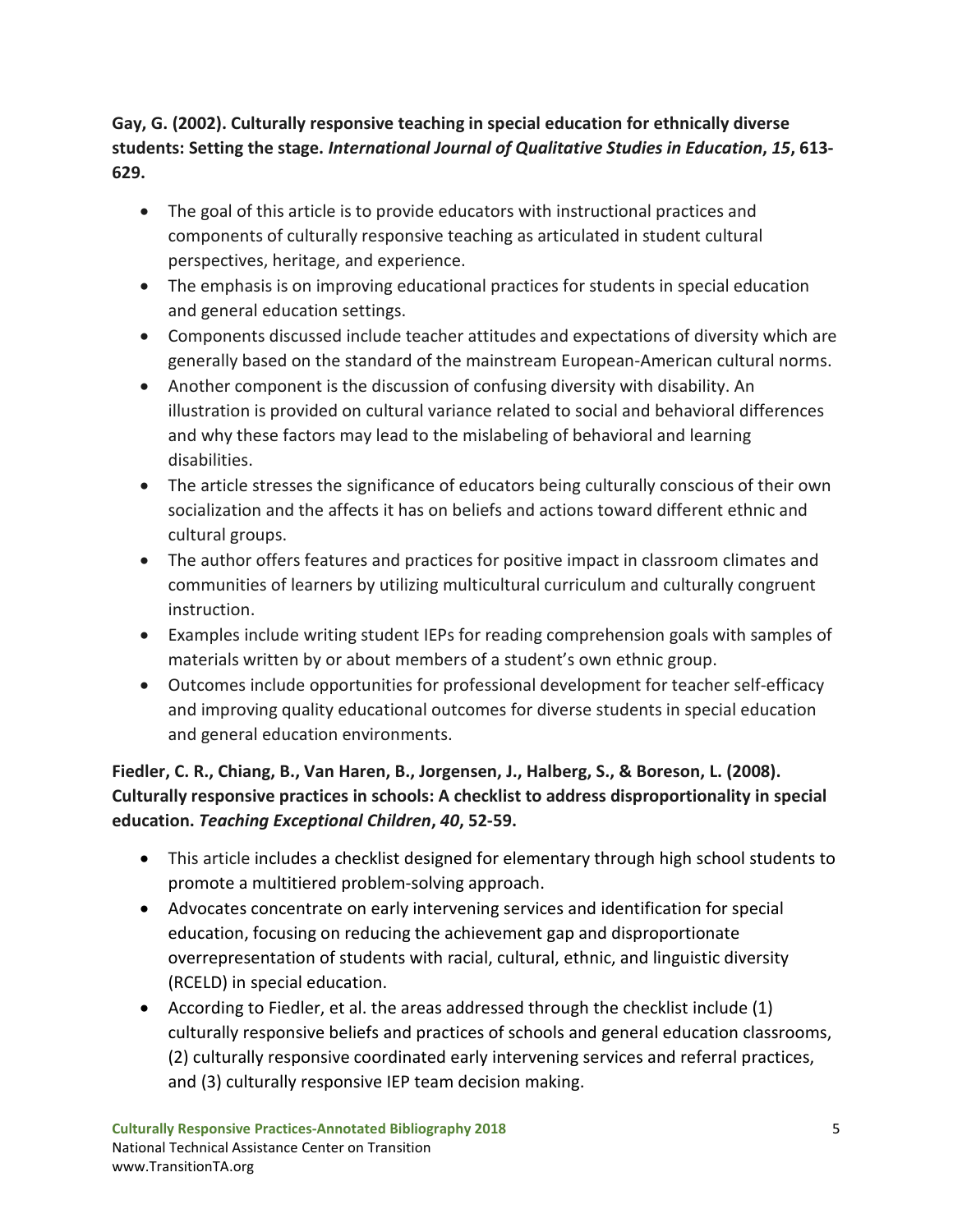- Each section provides guiding questions and quality indicators for educators including specific classroom supports, system wide supports and supplementary support and rubrics for evidence documentation.
- Examples of school culture supports include critical questions and quality indicators such as "Do classrooms contain evidence of contributions and work from students with diverse racial and cultural backgrounds?" and "Does the school establish procedures that emphasize positive behaviors, and regularly recognize students for displaying appropriate behavior?"
- Rubrics are provided to monitor and assess each critical question and the corresponding indicators.
- The evaluation tool provides a step towards culturally responsive practices to help certify that individuals with RCLED in special education are placed in programs only when they truly meet the criteria.

## **Ramirez, P., Jimenez-Silva, M., Boozer, A., & Clark, B. (2016). Going against the grain in an urban Arizona high school: Secondary preservice teachers emerging as culturally responsive educators,** *Multicultural Perspectives, 18***, 20-28.**

- This one-year study examined the journey of two preservice urban high-school teachers in Arizona as they model Culturally Responsive Teaching in a year-long student teaching residency.
- Factors that influenced their Culturally Responsive Teaching practices are discussed along with themes that emerged from interviews and classroom observations.
- Recommendations for ways of integrating Culturally Responsive Teaching in teacher education programs for general education and special education are provided such as maintaining a positive view toward students, identifying talents, and affirming individuals.
- Themes include importance of affirming youth, validating student experience, drawing from students' lived experiences to connect with and empower youth, and providing space and time for reflection and self-determination.
- Teachers' advocacy, commitment, and willingness to integrate insights are showcased through dialogue snapshots and self-reflection.
- This article is recommended for pre-service teachers and teachers interested and willing to enact culturally responsive teaching in general and special education settings.

### **Siwatu, K. O., Putman, S. M., Starker-Glass, T. V., & Lewis, C. W. (2017). The culturally responsive classroom management self-efficacy scale: Development and initial validation.** *Urban Education***,** *52***(7), 862-888.**

• This article reports on the development and initial validation of the Culturally Responsive Classroom Management Self-Efficacy Scale (CRCMSE). According to Siwatu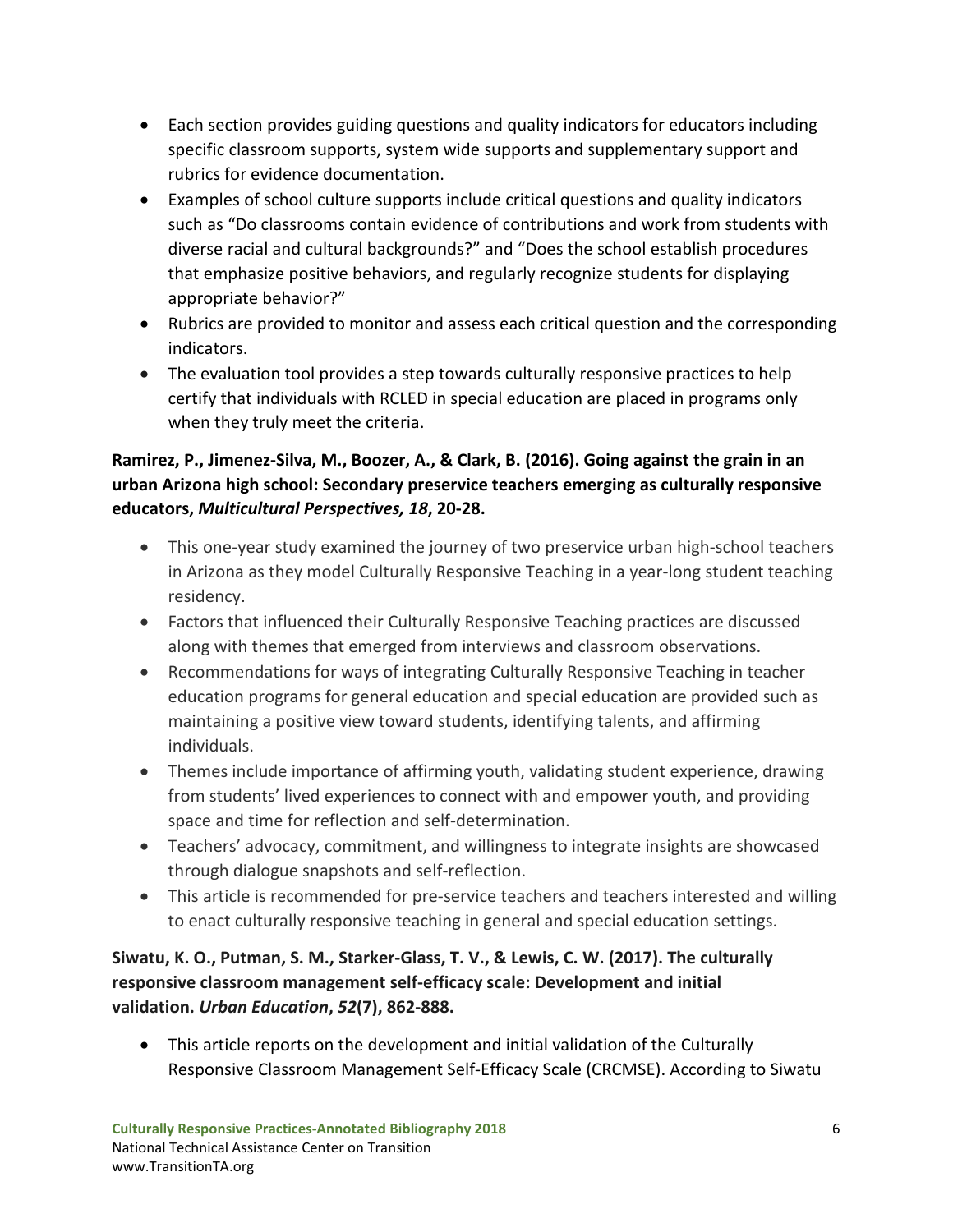et al. evidence of construct validity was obtained with two existing teacher self-efficacy measures.

- Results of the correlational analysis lend credence that the instrument developed by the research team was indeed measuring self-efficacy beliefs.
- Implications for teacher education and research are discussed including classroom practices such as teaching diverse youth to work together, communicating with parents and students, and supporting achievement.
- These best practices can be utilized in general or special education settings.
- Teacher self-efficacy measures can transfer to supportive meaningful relationships with students, parents, and schoolwide personnel. Beliefs influence how teachers respond to and resolve cultural conflicts. Teacher's responses on the CRCMSE will yield a score and provide a self-efficacy strength index.
- This activity and tool will help teachers assess their culturally responsive beliefs and practices.

## **Waitoller, F.R., & King Thorius, K. A. (2016). Cross-pollinating culturally sustaining pedagogy and universal design for learning: Toward an inclusive pedagogy that accounts for dis/ability.**  *Harvard Educational Review***,** *86***(3), 366-389.**

- The purpose of this article is to extend the discussion of culturally sustaining pedagogy (CSP) and universal design for learning (UDL) to educators, researchers, and policy makers.
- A platform for eradicating barriers for students with dis/abilities through an inclusive educational agenda of cross-pollination is outlined.
- This framework emerged from the need to address educational inequalities at the intersections of ability, race, language, gender, and class differences. Pedagogies are highlighted which stress the value of cultural diversity and ableism.
- The asset pedagogy of UDL is defined and principles are provided for design and implementation of curriculum goals, such as, multiple means of representation, action, and student engagement.
- Historical context along with four arguments are given for the cross-pollination of UDL and CSP. The authors stress the significance of providing opportunities for individuals to construct fluid cultural identities and to progress through educational pathways without discrimination and oppression.
- An example lesson plan is provided with models of brainstorming and producing arguments for students to be active participates in self-determination and efficacy.
- Outcomes of cross-pollinating CSP and UDL include provisions for students and teachers to actively engage in a variety of pathways for meaningful inquiry of racism and ableism and educators and policy makers to work towards inclusive, equitable, education agendas.